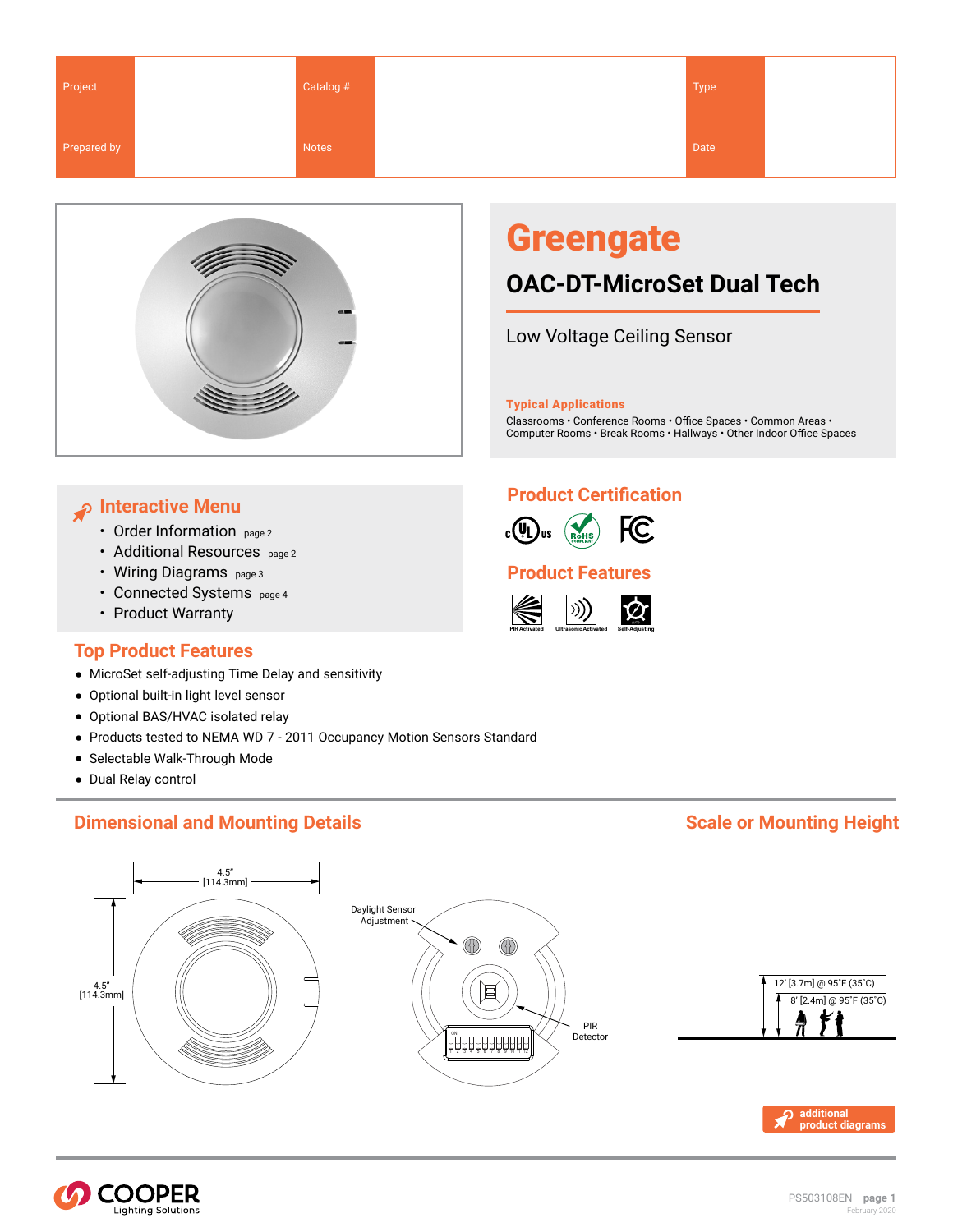### <span id="page-1-0"></span>**Greengate**

### **Order Information**

SAMPLE ORDER NUMBER: OAC-DT-2000-R, OAC-DT-2000, OAC-DT-1000-R, OAC-DT-1000, OAC-DT0501-R, OAC-DT-0501 One single gang wallplate included

| <b>Catalog Number</b> | <b>Maximum Room Size</b> | <b>Field of View</b> | <b>Fregency</b> | <b>Features</b>                |  |  |  |
|-----------------------|--------------------------|----------------------|-----------------|--------------------------------|--|--|--|
| <b>Catalog Number</b> | <b>Maximum Room Size</b> | <b>Field of View</b> | Freqency        | <b>Features</b>                |  |  |  |
| <b>OAC-DT-2000-R</b>  | 2,000 sq. ft.            | Two Way (360°)       | 30 kHz          | w/ BAS Relay & Daylight Sensor |  |  |  |
| <b>OAC-DT-2000</b>    | 2,000 sq. ft.            | Two Way (360°)       | 32 kHz          |                                |  |  |  |
| OAC-DT-1000-R         | $1,000$ sq. ft.          | Two Way (360°)       | 32 kHz          | w/ BAS Relay & Daylight Sensor |  |  |  |
| <b>OAC-DT-1000</b>    | 1,000 sq. ft.            | Two Way (360°)       | 32 kHz          |                                |  |  |  |
| <b>OAC-DT-0501-R</b>  | 500 sq. ft.              | One Way (180°)       | 40 kHz          | w/ BAS Relay & Daylight Sensor |  |  |  |
| <b>OAC-DT-0501</b>    | 500 sq. ft.              | One Way (180°)       | 40 kHz          |                                |  |  |  |

### **Product Specifications**

#### **Technology**

• Passive Infrared (PIR) and Ultrasonic (US)

#### Mechanical

**Size:** 1.42" H x 4.5" W (36.068mm x 114.3mm) **Mounting:** Mounts directly to ceiling tile, to a 4" square box and round mud ring or to 4" octagon box

**Environment:** 

- **• Operating temperature:** 32°F to 104°F (0°C to 40°C)
- **• Relative humidity operating:** 20% to 90% non-condensing
- For indoor use only

**Housing:** Durable, injection molded housing. Polycarbonate resin complies with UL 94V-0

#### Electrical

#### **Power Requirements:**

- Input
- 10-30 VDC from Greengate Switchpack or Greengate system
- Maximum current needed is 25mA per sensor
- Output
	- Open collector output to switch up to ten Greengate Switchpacks
	- BAS with Isolated Form C Relay in (-R) model
	- Isolated Form C Relay Ratings: 1A 30 VDC/VAC

#### Hardware Specifications

#### **LED Indicators:**

• Red LED for PIR detection; Green LED for Ultrasonic detection

#### Controls and Performance

#### **Time delays:**

• Self-adjustable, 15 seconds/test (10 minutes Auto), or Selectable 5, 15, 30 minutes, or Zero Time Delay

#### **Coverage:**

• 500, 1000, and 2000 sq. ft.

**Light sensing level (-R Models):**

• 0 to 300 foot candles

#### Standards/Ratings

- cULus Listed Energy Management Equipment (UL916)
- FCC Compliant
- RoHS Compliant

#### [Warranty](http://www.cooperindustries.com/content/dam/public/lighting/about%20us/terms_and_conditions/Lighting-Division-TC-Matrix.pdf)

Five year warranty standard

### **Overview**

The Dual Technology sensor's combination of Ultrasonic and Passive Infrared technologies offers the most complete sensing equipment available today. MicroSet selfadjusting Dual Technology sensors drastically simplify and reduce a contractor's installation and adjustment time period.

The MicroSet self-adjusting technology continuously monitors multiple sub-frequencies in the event that if a continuous Doppler shift occurs, such as those created by airflow from an air duct, the sensor will identify the noise as continuous and then block it out of view at a select sub-frequency. It will continue to monitor other subfrequencies for human motion. This avoids false-activation, while still maintaining the high level of sensitivity that is necessary for sensing minor motion in a changing environment. Separate concurrent time delays for both Passive Infrared and Ultrasonic technologies avoid false activations or deactivations. In Automatic On Mode, the lights turn ON when a person enters the room. In Manual On Mode (-R model only), the lights are turned ON by activating a momentary switch (model # GMDS-\*) that is connected to the sensor. When enabled, the daylighting feature (-R models only) prevents lights from turning ON when the room is adequately illuminated by natural light.

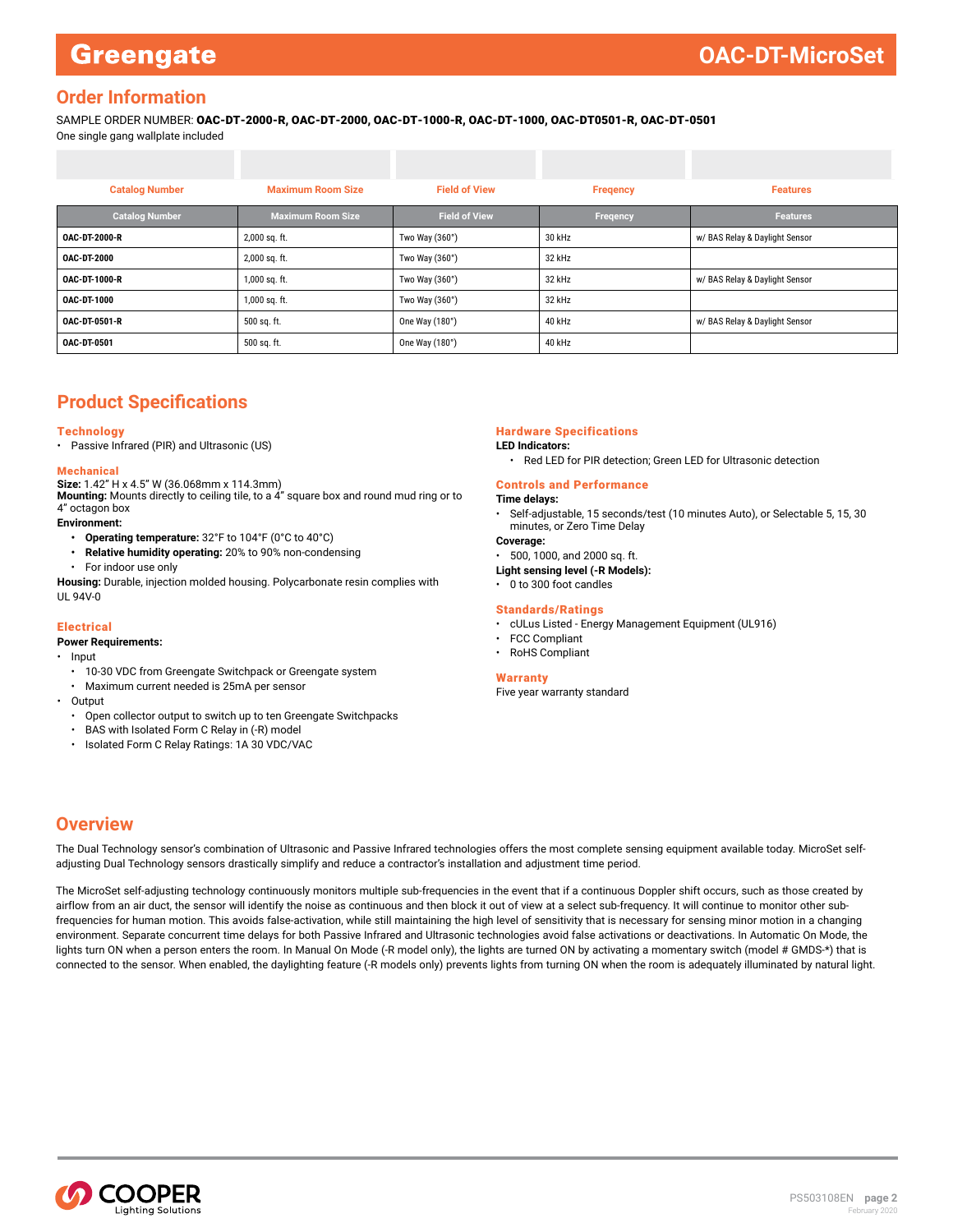### <span id="page-2-0"></span>**Wiring Diagrams**



### **Controls**

| <b>DIP Switch Legend</b>                                |                                                                                                                            |                          |                                                    |                 |             |                      |                |                                     |         |                |         |          |   |                                       |    |                      |                      |                   |  |
|---------------------------------------------------------|----------------------------------------------------------------------------------------------------------------------------|--------------------------|----------------------------------------------------|-----------------|-------------|----------------------|----------------|-------------------------------------|---------|----------------|---------|----------|---|---------------------------------------|----|----------------------|----------------------|-------------------|--|
|                                                         | <b>Time Delay</b>                                                                                                          |                          |                                                    | <b>Not Used</b> |             |                      |                | PIR Sensitivity   Walk-Through Mode |         | <b>LEDs</b>    |         | Override |   | <b>Not Used</b><br><b>Daylighting</b> |    | <b>Bathroom Mode</b> |                      | <b>Relay Swap</b> |  |
| DIP Switch                                              |                                                                                                                            | $\overline{2}$           | 3                                                  | 4               |             | 5                    |                | 6                                   |         | $\overline{7}$ |         | 8        | 9 |                                       | 10 | 11                   |                      | 12                |  |
| Auto*                                                   | $\blacktriangledown$                                                                                                       | $\overline{\phantom{a}}$ |                                                    |                 | <b>Full</b> | $\blacktriangledown$ | <b>Disable</b> | $\blacktriangledown$                | Enable  |                | Disable |          |   | Relay 2                               |    | Disable              | $\blacktriangledown$ | <b>Disable</b>    |  |
| 5 Minutes                                               | $\blacktriangledown$                                                                                                       |                          |                                                    |                 | 50%         | $\blacktriangle$     | Enable         | ▲                                   | Disable | ▲              | Enable  |          |   | Relay 1 & 2 $\triangle$               |    | Enable               |                      | Enable            |  |
| 15 Minutes                                              |                                                                                                                            | $\blacktriangledown$     | (DMV model only) (DMV model only) (DMV model only) |                 |             |                      |                |                                     |         |                |         |          |   |                                       |    |                      |                      |                   |  |
| 30 Minutes                                              | ▲                                                                                                                          | ▴                        |                                                    |                 |             |                      |                |                                     |         |                |         |          |   |                                       |    |                      |                      |                   |  |
| *Self-Adjusts to<br>10 min. user<br>mode<br>Default $=$ | Daylight Sensor Adjustment<br>Ultrasonic Sensitivity Adjustment<br>Ó<br>$^\circledR$<br>è<br>PIR Detector<br>  UUUUUUUUUUU |                          |                                                    |                 |             |                      |                |                                     |         |                |         |          |   |                                       |    |                      |                      |                   |  |